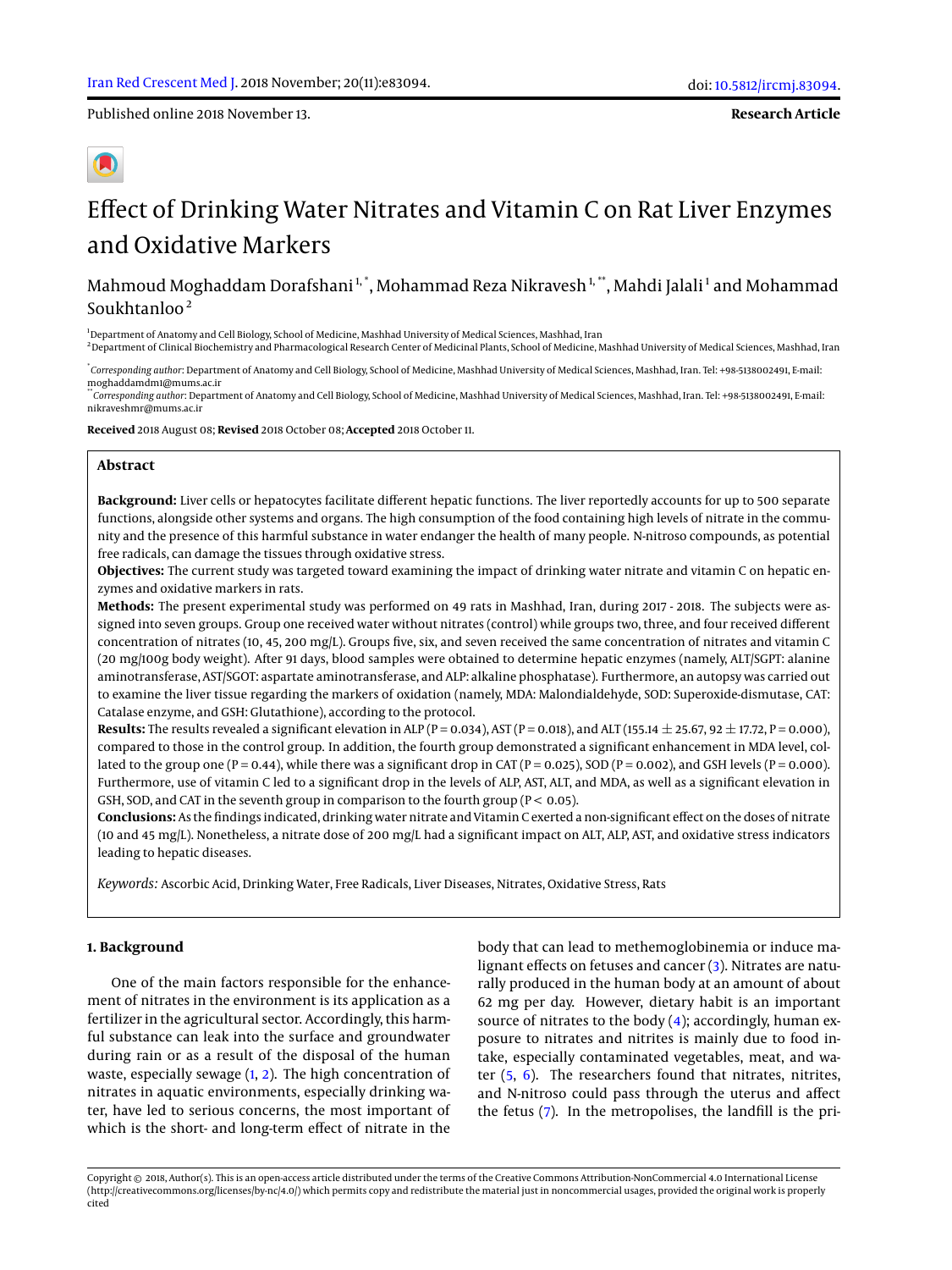mary method of disposing of the urban, industrial, animal, and plant wastes that contain organic nitrogen. These wastes are converted to ammonium ion (NH) within a process known as ammonification through soil microorganism activity. In spite of the soil potentiality to hold this compound, in another phenomenon referred to as nitrification, ion of ammonium is partly transformed to nitrite  $(NO<sub>2</sub>$ <sup>-</sup>), and afterward to nitrate. The surface layer of the soil is incapable of preserving these two compounds; as a result, nitrite and nitrate can enter the underground waters  $(8, 9)$  $(8, 9)$  $(8, 9)$ . The solubility of nitrate in water impedes the conventional water treatment techniques to eliminate this ion. Consequently, the reduction or removal of soluble contaminants requires the adoption of advanced purification methods. On the other hand, the nitrate-creating cycle continues in cities where wastewater is improperly disposed through absorbent wells, causing the constant production of nitrate and its release into underground waters [\(10-](#page-6-9)[12\)](#page-6-10). Upon the exposure of the creatures to contaminants, they initiate certain activities targeted toward the direct purification, metabolization, and minimization of any contaminant-induced cellular damages. These enzymatic mechanisms can be regarded as the biological markers for contaminant exposure [\(13\)](#page-6-11). Considering the lethality of oxidation injury, the organisms adopts vindicative systems to maintain the cells versus oxidative markers. The most effective agents for the elimination of toxic radicals are antioxidant enzymes [\(14\)](#page-6-12). Extensive investigations have been conducted on the variations in the operation of enzymes against oxidants with the aim of evaluating the possibility of applying these enzymes as biological indicators of organic pollution. The liver plays an important role in the detoxification of the body. During the prenatal period, any substance passing through the placenta directly enters the liver and, if toxic, it causes impairment in the development and function of the liver [\(15\)](#page-6-13).

#### **2. Objectives**

The current study was conducted to investigate the impact of vitamin C and nitrates in drinking water on hepatic enzymes and biomarkers of oxidation among rats.

#### **3. Methods**

## <span id="page-1-0"></span>*3.1. Cure of Animal and Study Plan*

The current empirical study was carried out on 55 male Wistar rats relatively weighing 150 - 250 g in Mashhad, Iran, during 2017 - 2018. The rats were obtained from the Standard Animal House of Mashhad University of Medical Sciences, Mashhad, Iran. The animals were housed under a standard condition (i.e., a temperature of  $22 \pm 1$ °C, 12:12 light-dark cycle, and 60% humidity) with free access to water and food. The sample size was calculated as 49 cases

based on the Morgan's table and different population sizes with the application the formula of Cochran [\(Equation 1\)](#page-1-0).

$$
n = \frac{NZ^2pq}{Nd^2 + Z^2pq} \tag{1}
$$

Wherever, n; Sample sizes, N; Population sizes,  $Z = 1.96$ ,  $p = q = 0.5$ , d; Error = 0.05. The study population was selected through simple random sampling technique, and then assigned into seven groups of seven members as follows: Group one (control): distilled water, Group two: 10 mg/L nitrates, Group three: 45 mg/L nitrates, Group four: 200 mg/L nitrates, Group five: 10 mg/L nitrates+Vitamin C (20 mg/100 g. Body weight), Group six: 45 mg per Liter nitrates+20 mg per 100 g B.wt Vitamin C, and Group seven: 200 mg per Liter nitrates+20 mg per 100 g B.wt. Based on the previous studies, the experiments were carried out after 91 days.

#### *3.2. Sampling Process of Blood Serum*

Under deep anesthesia (100 mg/kg ketamine, Sigma Co., USA), 5 mL of blood was collected from the heart of each subject. Serum separation was accomplished by centrifuging the blood samples at 3000 rpm for 12 minutes, followed by the immediate sample examination.

#### *3.3. Hepatic Tissue Homogenization*

After liver dissection and removal from the body, the tissue (150 mg) was homogenized with phosphate-buffer saline (PBS, 1.5 mL) using a homogenizer machine (IKA T18, USA), 2minutes at 5000 rpm and the resultant dilution was centrifuged. In order to preclude enzyme and protein destruction, all stages were implemented at 4°C (refrigerated centrifuge). In the next step, the supernatant was removed from the rest of the solution to be utilized in the appraisal of biochemical indicators.

#### *3.4. Evaluation of Serum Hepatic Enzymes*

The evaluation of ALP, ALT, and AST was performed by means of BT 3000 Co., Italy, and AST, ALT, and ALP assay kits (Pars Azmoon Co., Iran). The accuracy of the results was ensured through calibrating the biochemistry analyzer by a serum calibrator, namely Tru Cal U (No. 20003), prior to the measurement of the parameters. Additionally, it was checked both before and during the examinations by means of two controllers of serum (Pars Azmoon Co., Iran)  $(16-18).$  $(16-18).$  $(16-18).$ 

#### <span id="page-1-1"></span>*3.5. Superoxide Dismutase Activity Assessment*

The measurement of SOD activity was accomplished using the Madesh method (ZellBio Co., Germany), involving the inhibition of the repercussion of tetrazolium (MTT) with O<sub>2</sub><sup>,</sup> generated of Pyrogallol (Sigma Co., USA), via superoxide dismutase enzyme. To this end, based on the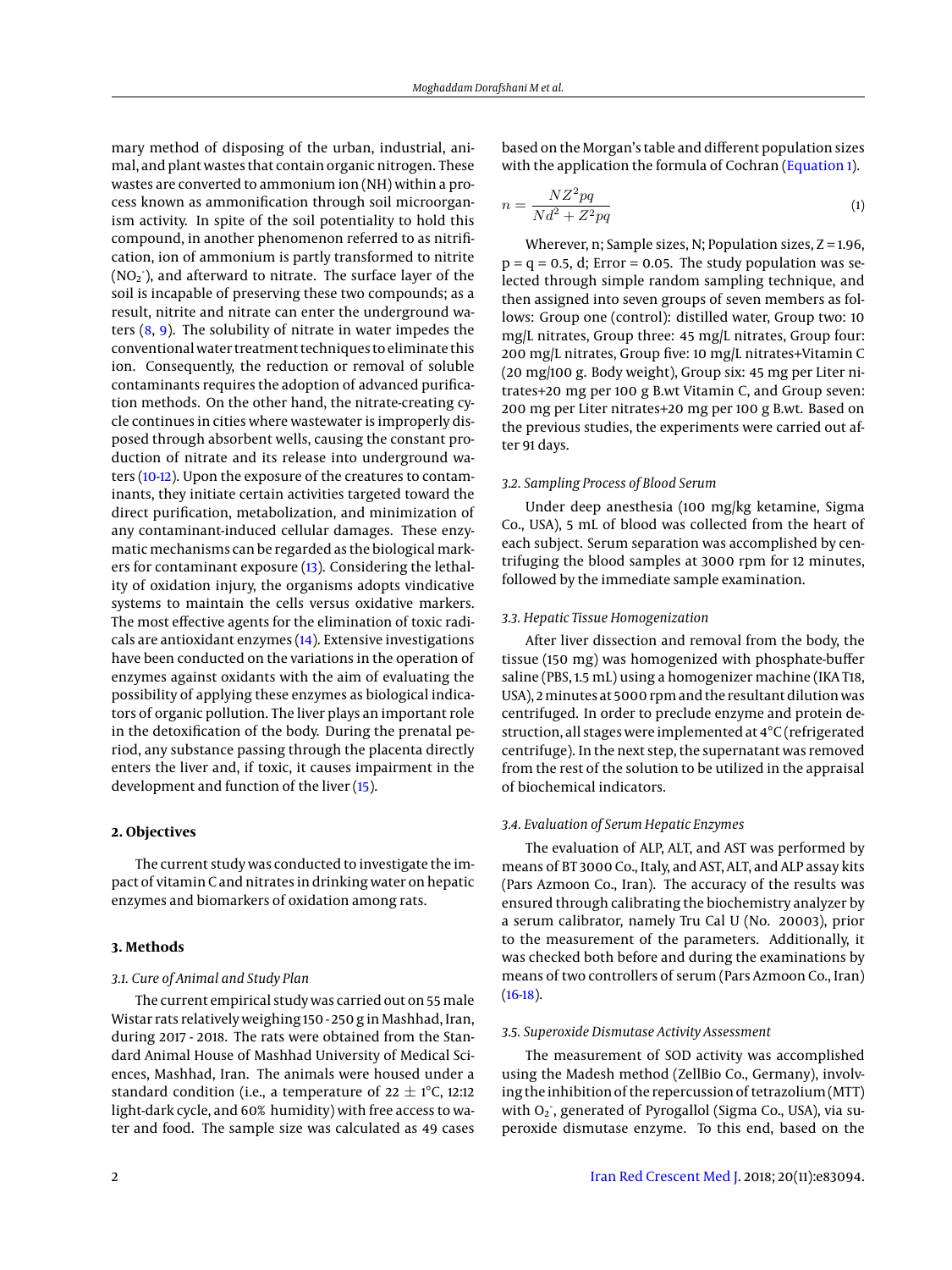standard enzyme dilution (RX Co., UK), solutions were arranged in different concentrations by PBS (50 mM, pH = 7.4). Subsequently, 10  $\mu$ L of the homogenized tissue was mixed with PBS (65  $\mu$ L, pH = 7.4) and MTT (30  $\mu$ L), in addition to pyrogallol (75  $\mu$ L). The mixture was then incubated for five minutes at ambient temperature. After the addition of 0.75  $\mu$ L dimethyl sulfoxide (DMSO) to the mixture, ELISA was used to determine the light absorption of the compound at a wavelength of 570 nm. Furthermore, the percentage of SOD-induced inhibition was estimated by the corresponding formula, according to the instructions of the kit. The inhibition percentage was fitted to the standard curve to determine the enzyme activity that was reported in unit per mg of tissue [\(19\)](#page-6-16). The activity of SOD enzyme was measured by optical densities (OD) using [Equation 2.](#page-1-1)

$$
SOD \; Activity = \frac{OD (Control) - OD (Sample) \times 100}{OD (Control)}
$$
 (2)

#### *3.6. Malondialdehyde Level Measurement*

One of the byproducts of lipid peroxidation is malondialdehyde (MDA) with the molecular formula of  $CH<sub>2</sub>$ (CHO)2, which directly damages the cellular polyunsaturated fatty acids through its oxidative substances. The ultimate vitage of LP (Lipid Peroxidation) was measured by the estimation of malondialdehyde level by means of the Satoh method (ZellBio Co., Germany). The process was done through the mixture of TCA (trichloroacetic acid, 1.5 mL) with homogenized tissue (500  $\mu$ L). After the centrifugation of the obtained solution for 10minutes, 1.5mL of the supernatant was removed and then was added to TBA (thiobarbituric acid, 2 mL, 0.67%).

The resultant solution steam was cooked into Bainmarie weld bowls for 30 minutes and then mixed with 2 mL 1-butanol. The mixture was then centrifuged at 4000 rpm for 15 minutes after a severe vortex. By means of a spectrophotometer, pink supernatant absorption was read at 532 nm (PG Co., U.K). The spectrophotometer was zeroed using 20% trichloroacetic acid containing 0.5% thiobarbituric acid at 532 nm. Subsequently, MDA concentration was estimated based on tetraethoxypropane -1, 1, 3, 3 as standard, and malondialdehyde level was estimated according to  $\mu$ M per mg tissue [\(20\)](#page-6-17). The standard curve was drawn based on the standard MDA and wavelengths, measured by means of the spectrophotometer.

#### *3.7. Glutathione Level Measurement*

Glutathione (GSH) level in the tissue was estimated by means of the Tietze method (ZellBio Co., Germany). To this end, 10  $\mu$ L of sulfosalicylic acid dehydrate-5 was added to the homogenized sample in a proper density, and centrifuged (4°C, 2000 rpm) during ten minutes. Subsequently, supernatant (100  $\mu$ L) was mixed with NA<sub>2</sub>HPO<sub>4</sub>

(0.3 M, 820  $\mu$ L). Then, mixed DTNB (0.4%) with sodium citrate (1%) and the absorption was read at 412 nm during five minutes. Furthermore, the glutathione level was measured according to  $\mu$ m per mg tissue [\(21\)](#page-6-18), which was prepared at a density range of 25 - 200  $\mu$ m.

#### *3.8. Measurement of Catalase Activity*

The measurement of catalase (CAT) activity was performed through the Aebi method (ZellBio Co., Germany) after hydrogen peroxide synthesis (240 nm). A certain volume of tissue extract was mixed with 0.01 mL ethanol and then subjected to incubation on ice for 30 minutes. The incubated mixture was then added with Triton (10%). The CAT activity was estimated using the resultant solution. Then, hydrogen peroxide (0.05mL) was added to tissue extract at a proper volume  $Na<sub>2</sub>HPO<sub>4</sub>$  (50 mM, pH = 7) led to the onset of reaction. The absorption rate was determined at 240 nm after three minutes (according to Unit/mg tissue) [\(13\)](#page-6-11).

#### *3.9. Statistical Analysis*

The data were analyzed using the Kolmogorov-Smirnov test (K-S test), one-way ANOVA, and Tukey's test in SPSS Statistics for Windows version 16.0 (SPSS Inc., Chicago, ILL., USA). Furthermore, the mean and standard deviation were utilized to express the data. In order to eliminate bias in data, all devices were calibrated prior to the experimentation; moreover, three investigators were employed to examine the samples. In this study, the variables were measured by means of the numerical scale. The Kappa index was  $> 0.6$ , and P-value of  $< 0.05$  was considered statistically significant.

#### **4. Results**

The results of the one-sample K-S test were indicative of the normal distribution of all data ( $P > 0.05$ ). Consequently, data analysis was performed using the parametric tests of one-way ANOVA and post-hoc Tukey's test.

#### *4.1. Mean of Biochemical Parameters*

[Table 1](#page-3-0) and [Figure 1](#page-3-1) present the mean values of ALT, ALP, and AST serum levels, density of malondialdehyde, enzymes activity of superoxide dismutase and catalase, and thiol groups of hepatic tissue.

#### *4.2. One-Way ANOVA Test*

The one-way ANOVA and post-hoc Tukey's test were run to estimate the mean effect of one variable on several groups for each of the serum liver enzymes and oxidative markers [\(Table 2\)](#page-4-0).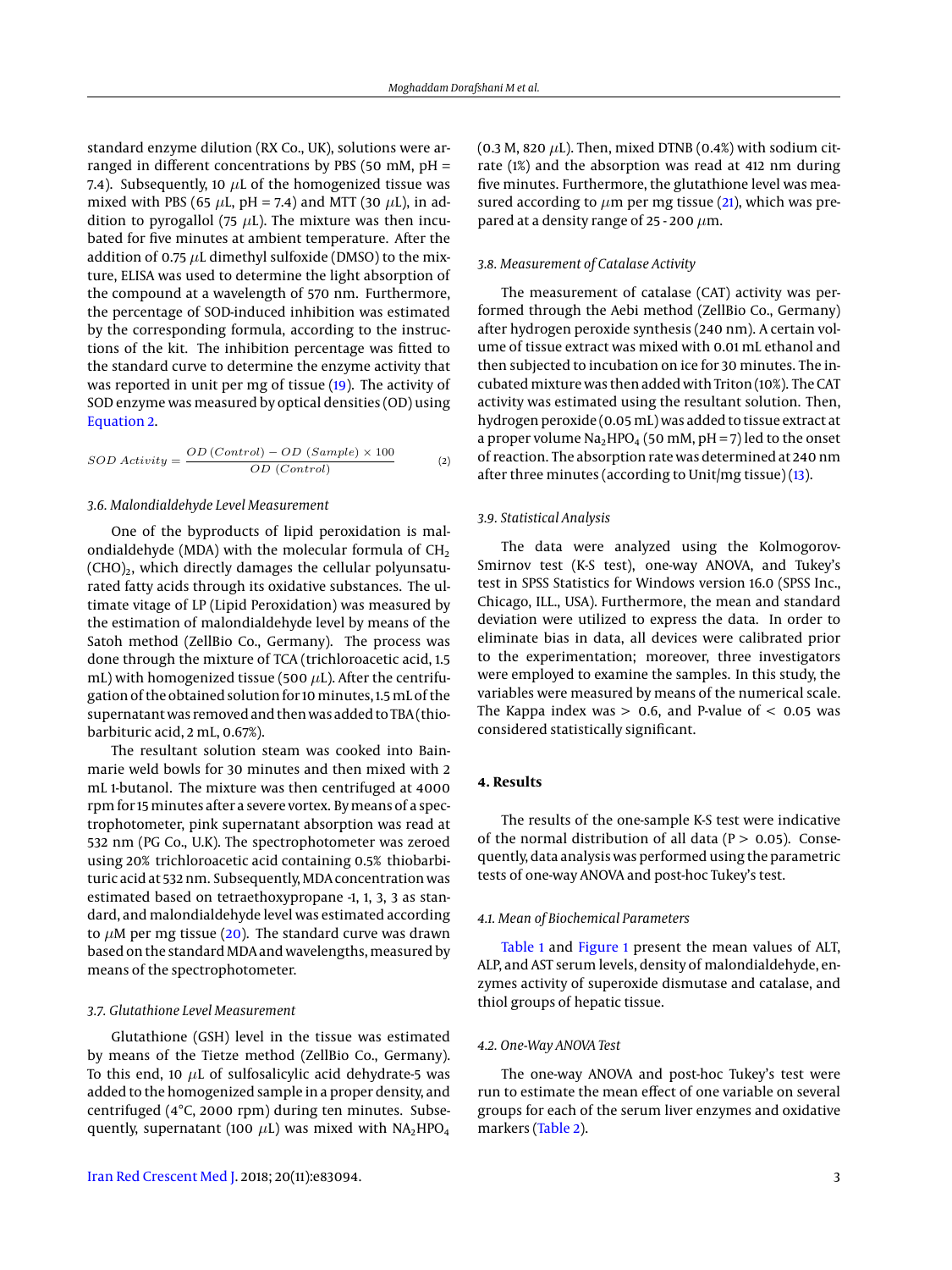| Parameters                 | Groups              |                     |                     |                                  |                    |                    |                    |  |  |
|----------------------------|---------------------|---------------------|---------------------|----------------------------------|--------------------|--------------------|--------------------|--|--|
|                            | Group 1             | Group 2             | Group 3             | Group 4                          | Group 5            | Group 6            | Group 7            |  |  |
| ALP, U/L                   | $343.14 \pm 122.01$ | $344 \pm 141.75$    | $361.28 \pm 155.19$ | 531.14 $\pm$ 18.64 <sup>a</sup>  | $367.85 \pm 88.45$ | $361.85 \pm 74.07$ | $350 \pm 97.24$    |  |  |
| AST, U/L                   | $238.14 \pm 21.04$  | $270.57 \pm 126.41$ | $231 \pm 201.14$    | 443.85 $\pm$ 100.71 <sup>a</sup> | $262.57 \pm 86.05$ | $266.28 \pm 99.94$ | $219.71 \pm 17.46$ |  |  |
| ALT, U/L                   | $92 \pm 17.72$      | $95 \pm 17.94$      | $98.85 \pm 32.66$   | $155.14 \pm 25.67$ <sup>a</sup>  | $100.42 \pm 28.43$ | $97.28 \pm 12.06$  | $93.71 \pm 20.38$  |  |  |
| MDA, $\mu$ M per mg tissue | $0.50 \pm 0.29$     | $0.62 \pm 0.48$     | $0.59 \pm 0.3$      | $1.04 \pm 0.21$ <sup>a</sup>     | $0.48 \pm 0.19$    | $0.45 \pm 0.41$    | $0.48 \pm 0.22$    |  |  |
| SOD, Unit per mg tissue    | $1.73 \pm 0.44$     | $1.81 \pm 0.07$     | $1.83 \pm 0.6$      | $0.68 \pm 0.16^a$                | $1.56 \pm 0.62$    | $1.87 \pm 0.68$    | $1.47 \pm 0.27$    |  |  |
| CAT, Unit per mg tissue    | $7.25 \pm 0.99$     | $7.63 \pm 2.69$     | $7.74 \pm 2.46$     | $3.91 \pm 0.42^{\rm a}$          | $7.34 \pm 2.03$    | $7.51 \pm 1.89$    | $7.01 \pm 1.38$    |  |  |
| GSH, $\mu$ M per mg tissue | $29.94 \pm 8.11$    | $21.39 \pm 6.73$    | $20.75 \pm 13.01$   | $4.81 \pm 4.43^{\circ}$          | $28.23 \pm 6.36$   | $27.95 \pm 7.17$   | $22.11 \pm 11.61$  |  |  |

<span id="page-3-0"></span>**Table 1.** Mean Value of Biochemical Parameters in Each Group

Abbreviations: ALP, alkaline phosphatase; AST, aspartate aminotransferase; ALT, alanine aminotransferase; CAT, catalase; GSH, glutathione; MDA, malondialdehyde; SOD, superoxide dismutase.

<sup>a</sup> Significant difference, compared to other groups ( $P < 0.05$ ).

<span id="page-3-1"></span>

**Figure 1.** Comparison of nitrates concentration in drinking water and Vitamin C on liver enzymes and oxidative markers (Data are presented as Mean ± SD). A, Serume Levels of ALP, AST and ALT; (\*P = 0.03, \*\*P = 0.046; +P = 0.018, ++P = 0.013, +++P = 0.008; #P ≤ 0.001, ##P = 0.001); B, MDA Concentration of Liver Tissue; (\*P = 0.44, \*\*P = 0.03, \*\*\*P = 0.02); C, GSH Levels of Liver Tissue; (\*P  $\leq$  0.001, \*\*P = 0.009, \*\*\*P = 0.014, \*\*\*P = 0.021); D, SOD and CAT activities of Liver Tissue; (\*P = 0.02, \*\*\*P = 0.013, \*\*\*\*P = 0.013, \*\*\*\*P = 0.007, \*\*\*\*\*P  $= 0.047$ ; +P  $\leq 0.001$ , ++P = 0.001, +++P = 0.002, ++++P = 0.018, +++++P = 0.041).

### **5. Discussion**

The reduction of nitrate to nitrite can result in carcinogenicity through the formation of N-nitroso compounds [\(22\)](#page-6-19). Nitrites can be converted to highly reactive and biological radical nitric oxide in a large extent [\(23\)](#page-6-20). Ruth et al. reported that the consumption of drinking water containing 1.3 g/L sodium nitrate during pregnancy and lactation reduces the erythropoietic progress, which slows down growth, resulting in mental retardation and mortality [\(24\)](#page-6-21). Ozen et al. showed that the cytoplasm of the hepatocytes was reacted in a liver exposed to sodium nitrite using the immunohistochemical method  $(25)$ . In a study con-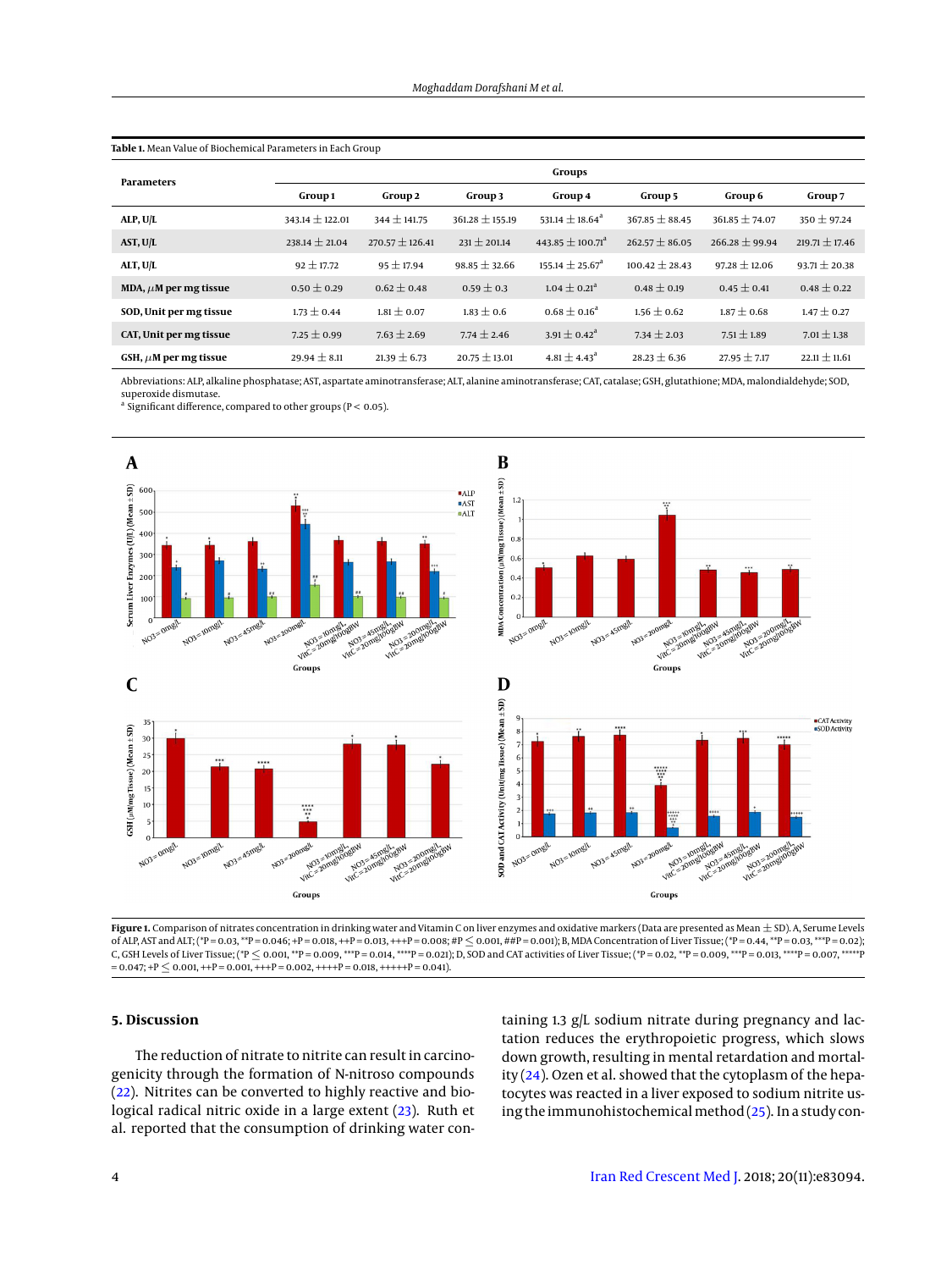<span id="page-4-0"></span>

|            | Parameters     | <b>Sum of Squares</b> | $\bf df$    | <b>Mean Square</b> | F    | P Value |
|------------|----------------|-----------------------|-------------|--------------------|------|---------|
| <b>ALP</b> |                |                       |             |                    |      |         |
|            | Between groups | 190577.63             | $\sqrt{6}$  | 31762.93           | 2.7  | 0.026   |
|            | Within groups  | 493102.85             | 42          | 11740.54           |      |         |
|            | Total          | 683680.49             | $\bf 48$    |                    |      |         |
| <b>AST</b> |                |                       |             |                    |      |         |
|            | Between groups | 245744.98             | $\,$ 6 $\,$ | 40957.49           | 3.38 | 0.008   |
|            | Within groups  | 508358                | 42          | 12103.76           |      |         |
|            | Total          | 754102.98             | 48          |                    |      |         |
| <b>ALT</b> |                |                       |             |                    |      |         |
|            | Between groups | 21195.1               | $\sqrt{6}$  | 3532.51            | 6.62 | 0.001   |
|            | Within groups  | 22390.28              | 42          | 533.1              |      |         |
|            | Total          | 43585.38              | $\bf 48$    |                    |      |         |
| <b>SOD</b> |                |                       |             |                    |      |         |
|            | Between groups | 7.28                  | $\,$ 6 $\,$ | 1.21               | 5.54 | 0.001   |
|            | Within groups  | 9.19                  | 42          | 0.21               |      |         |
|            | Total          | 16.48                 | 48          |                    |      |         |
| <b>MDA</b> |                |                       |             |                    |      |         |
|            | Between groups | 1.77                  | $\sqrt{6}$  | 0.29               | 2.90 | 0.018   |
|            | Within groups  | 4.27                  | 42          | 0.1                |      |         |
|            | Total          | 6.04                  | 48          |                    |      |         |
| <b>CAT</b> |                |                       |             |                    |      |         |
|            | Between groups | 76.24                 | $\sqrt{6}$  | 12.7               | 3.68 | 0.005   |
|            | Within groups  | 144.89                | 42          | 3.45               |      |         |
|            | Total          | 221.13                | $\bf 48$    |                    |      |         |
| <b>GSH</b> |                |                       |             |                    |      |         |
|            | Between groups | 3041.63               | $\sqrt{6}$  | 506.94             | 6.73 | 0.001   |
|            | Within groups  | 3162.95               | 42          | 75.3               |      |         |
|            | Total          | 6204.59               | 48          |                    |      |         |

Abbreviations: ALP, alkaline phosphatase; AST, aspartate aminotransferase; ALT, alanine aminotransferase; CAT, catalase; df, the degree of freedom; F, statistics; GSH, glutathione; MDA, malondialdehyde; SOD, superoxide dismutase.

ducted by Stokes et al., in 2009, it was reported that the consumption of sodium nitrite in drinking water increases the nitrites and nitrates levels in the plasma, heart, and liver [\(26\)](#page-6-23). According to Raat et al., the consumption of water containing nitrates increases the concentration of nitrates and nitrites in the stomach and plasma [\(27\)](#page-6-24). When the liver cells are damaged or destroyed, the cellular enzymes leak into the bloodstream; therefore, they can bemeasured through blood tests. The ALT and AST are two main liver enzymes. The AST is also present in the heart, muscle, kidneys, and brain. Accordingly, the serum AST levels increase in heart attacks or muscle damage. Regarding this, AST is not a specific indicator of liver damage. However, ALT is found

almost exclusively in the liver. The simultaneous elevation of the ALT and AST level in the blood is indicative of a high probability of liver damage. The liver synthesizes the highest amount of ALP enzyme. Consequently, the high level of this enzyme can be caused by liver damage or other reasons. The enhancement of the alkaline phosphatase level can be suggestive of a problem in the bile duct. Bile duct disorders can be due to problems with the liver, gallbladder, or the connected tubes. The AST and ALT are logically sensitive indicators of liver damage or damage caused by various diseases. However, it should be emphasized that the above normal levels of liver enzymes should not be automatically correlated with liver damage. In this regard,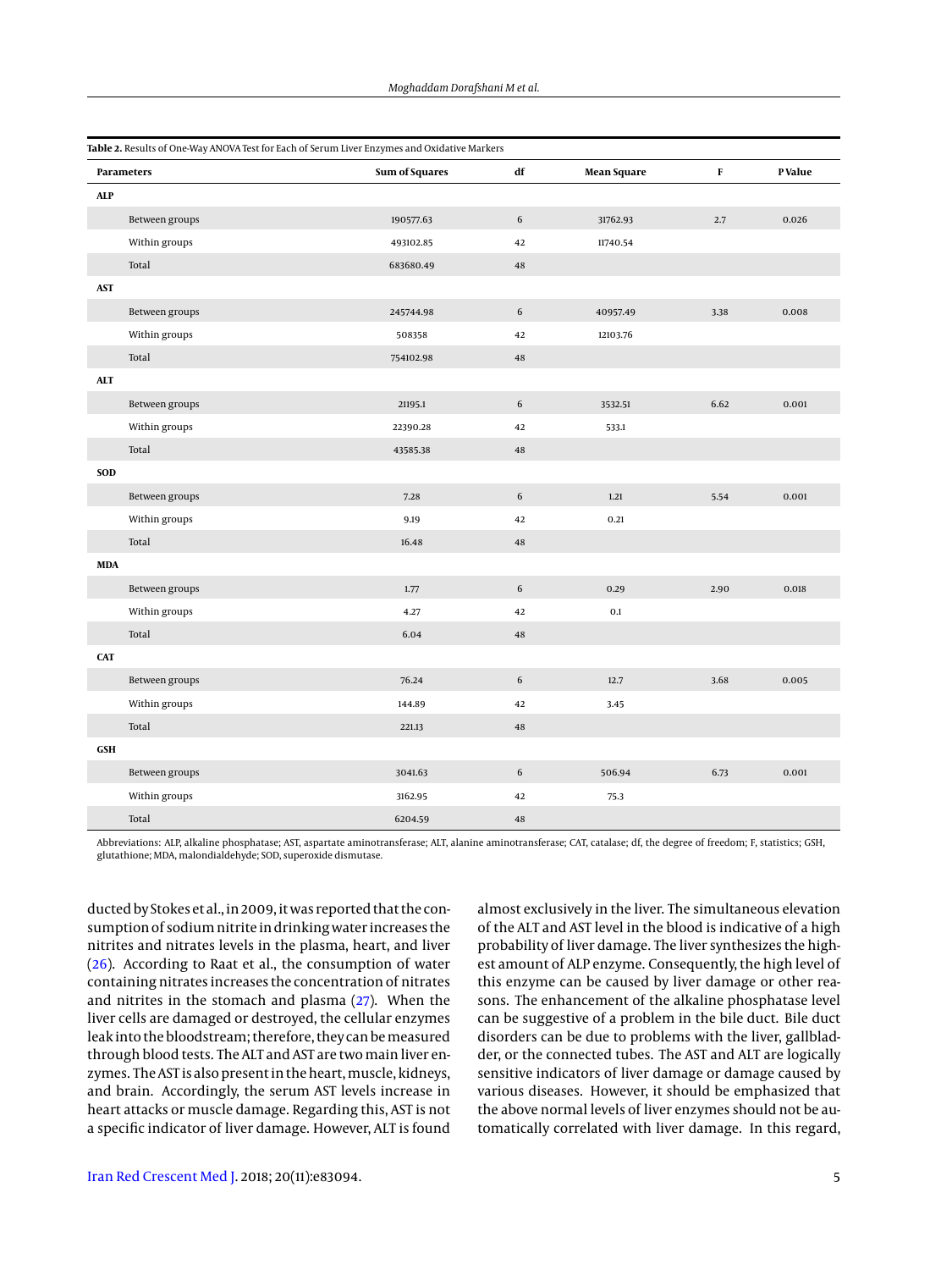an increase in these enzymes can occur with muscle damage. The interpretation of AST and ALT depends on the overall clinical outcome of the patient. In addition, the exact level of liver enzymes does not correlate with the extent of liver problems and the diagnosis of the disease. As a result, the exact level of AST and ALT cannot be used to determine the severity of liver disease and its prediction and prognosis [\(28](#page-6-25)[-35\)](#page-7-0). In the present study, the increased levels of liver damage indicators (i.e., AST, ALP, ALT), in the group receiving a nitrate dose of 200 mg/L indicated hepatocellular damage is consistent with the findings of Ramesh et al. [\(36\)](#page-7-1). Likewise, in the present study, the liver was observed to undergo some biochemical changes, such as the enhancement of the MDA level, and the reduction of SOD, CAT activities, and thiol groups at the nitrate dose of 200 mg/L. Nitrite not only creates a toxic mechanism, but it also activates several other mechanisms. Some of these mechanisms include the reduction of hemoglobin concentration and its resultant anemia, degeneration of the hepatic cells following anemia, damage to the liver lysosomal and microsomal membranes, DNA damage, and alteration of the extracellular homeostasis (e.g., the incidence of hypocalcemia) [\(37\)](#page-7-2). The SOD facilitates the acceleration of anion superoxide conversion into molecular oxygen and hydrogen peroxide. Consequently, this enzyme plays a key role in the cellular mechanism and antioxidant defense. The CAT is present in the cells of aerobic and anaerobic organism. The function of this enzyme includes the decomposition of hydrogen peroxide into water and oxygen. This enzyme has a relatively high activity level with the highest and lowest concentrations in the liver and connective tissues, respectively. The antioxidant enzymes react to the average of free radicals, strengthen via several contaminants (e.g., nitrate); therefore, these can be regarded as environmental contaminants markers [\(38\)](#page-7-3). Toxic aldehyde is the result of lipid peroxidation, and MDA is one of the most toxic forms of this compound. In general, MDA is a colorless compound and the final product of fatty oxide decomposition, which is currently regarded as an indicator of lipid peroxidation. Accordingly, the injury severity of cells unto oxidation can be determined by the measurement of this en-zyme level [\(39\)](#page-7-4). As our results indicated, MDA showed a significant elevation with 200 mg/L dose of nitrates ( $P < 0.05$ ), indicating the damage to the liver tissues. Furthermore, the fourth group demonstrated a significant increase in MDA concentration with 200 mg/L dose of nitrates in comparison to the group one (control). The outcome was suggestive peroxidation of lipid leading to the formation of free toxic radicals, and consequently, hepatic tissue injury caused by oxidative stress. Moreover, the first group (i.e., control group) had no significant difference with the second and third groups regarding the MDA concentration. Based on our findings, doses of nitrates (10 - 45mg per liter) were acceptable and led to nothing stress in the hepatic tissue. Vitamin C can lead to the reduction of oxidative stress damage to the hepatic tissue owing to its antioxidant property. Accordingly, the seventh group treated with 200 mg/L nitrates and Vitamin C showed a significant decrease in this regard ( $P = 0.03$ ).

As our findings revealed, the biochemical indicators were significantly influenced by 200 mg/L nitrate in drinking water. In this respect, this nitrate dose elevated ALT, ALP, and AST in the blood serum, which is suggestive of hepatic malfunction [\(Figure 1\)](#page-3-1). Daily intake of Vitamin C (20 mg per 100 g B.wt) could result in the prevention of the damage induced by high doses of nitrates. Usunomena et al. investigated the liver enzymes of a rat treated with dimethylamine hydrochloride and sodium nitrite. In the mentioned study, it was shown that the intrahepatic cell damage was caused by N-nitroso amine precursors, necrosis of the cells, and tissue damage [\(40\)](#page-7-5). The results of the present study revealed that the hepatic tissue oxidative stress indicators and serum biochemical parameters were not adversely affected by doses of nitrates (10 - 45 mg per liter). Accordingly, these doses resulted in no hepatic malfunction. However, 200 mg per liter dose of nitrate significantly influenced the aforementioned markers and resulted in hepatic tissue injury and liver dysfunction by forming free radicals. Nonetheless, even at a nitrate dose of 200 mg/L, Vitamin C as an antioxidant, could prevent the hepatic damage. The current study did not involve the supplementary method (e.g., IHC; immunohistochemistry), which is one of the limitations of the present study. Therefore, it is suggested to perform further studies in this domain using the aforementioned technique.

### **Acknowledgments**

This article was conducted in the Faculty of Medicine in Mashhad University of Medical Sciences, Mashhad, Iran. Hereby, the authors acknowledge their gratitude to the deputy of research and other researchers for their cooperation in this study.

#### **Footnotes**

**Authors' Contribution:** Mahdi Jalali, Mohammad Reza Nikravesh, Mohammad Soukhtanloo and Mahmoud Moghaddam Dorafshani: Study design, managing literature searches, the measurement of oxidative stress indicators and biochemical parameters assistance and data col**lection** 

**Ethical Considerations:** Ethics Committee of Mashhad University of Medical Sciences with the code of IR.MUMS.fm.REC.1396.202 on 2017/07/12 (www.mums.ac.ir/research).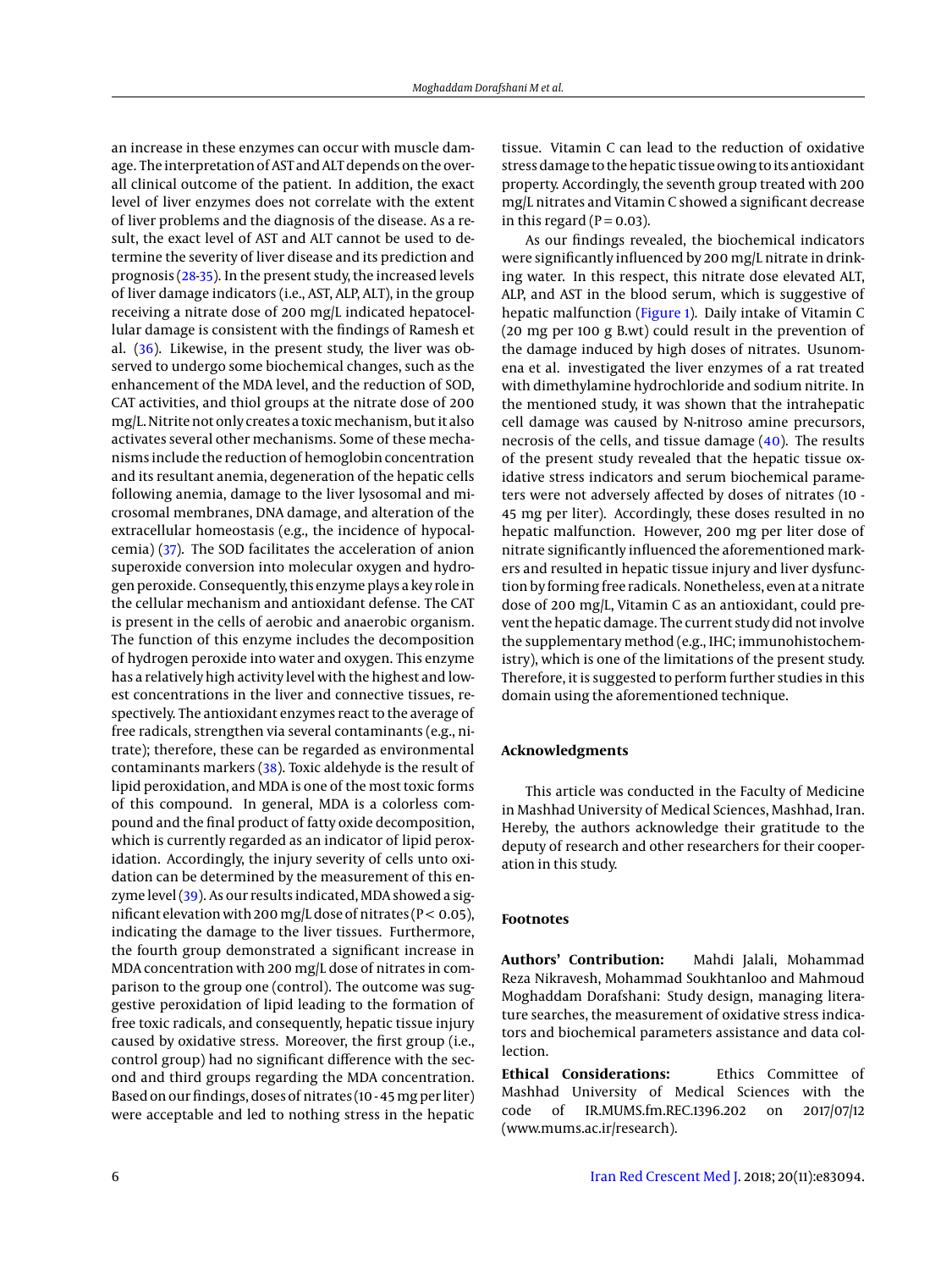**Funding/Support:** The current study was funded by the research council president for Research Affairs of Mashhad University of Medical Sciences (research grant number: 951498).

#### **References**

- <span id="page-6-0"></span>1. Jensen FB, Gerber L, Hansen MN, Madsen SS. Metabolic fates and effects of nitrite in brown trout under normoxic and hypoxic conditions: Blood and tissue nitrite metabolism and interactions with branchial NOS, Na+/K+-ATPase and hsp70 expression. *J Exp Biol*. 2015;**218**(Pt 13):2015–22. doi: [10.1242/jeb.120394.](http://dx.doi.org/10.1242/jeb.120394) [PubMed: [25908056\]](http://www.ncbi.nlm.nih.gov/pubmed/25908056).
- <span id="page-6-1"></span>2. Alimohammadi M, Latifi N, Nabizadeh R, Yaghmaeian K, Mahvi AH, Yousefi M, et al. Determination of nitrate concentration and its risk assessment in bottled water in Iran. *Data Brief*. 2018;**19**:2133–8. doi: [10.1016/j.dib.2018.06.110.](http://dx.doi.org/10.1016/j.dib.2018.06.110) [PubMed: [30229091\]](http://www.ncbi.nlm.nih.gov/pubmed/30229091). [PubMed Central: [PMC6141436\]](https://www.ncbi.nlm.nih.gov/pmc/articles/PMC6141436).
- <span id="page-6-2"></span>3. van Grinsven HJ, Rabl A, de Kok TM. Estimation of incidence and social cost of colon cancer due to nitrate in drinking water in the EU: A tentative cost-benefit assessment. *Environ Health*. 2010;**9**:58. doi: [10.1186/1476-069X-9-58.](http://dx.doi.org/10.1186/1476-069X-9-58) [PubMed: [20925911\]](http://www.ncbi.nlm.nih.gov/pubmed/20925911). [PubMed Central: [PMC2973935\]](https://www.ncbi.nlm.nih.gov/pmc/articles/PMC2973935).
- <span id="page-6-3"></span>4. Brody JG, Aschengrau A, McKelvey W, Swartz CH, Kennedy T, Rudel RA. Breast cancer risk and drinking water contaminated by wastewater: A case control study. *Environ Health*. 2006;**5**:28. doi: [10.1186/1476-069X-](http://dx.doi.org/10.1186/1476-069X-5-28)[5-28.](http://dx.doi.org/10.1186/1476-069X-5-28) [PubMed: [17026759\]](http://www.ncbi.nlm.nih.gov/pubmed/17026759). [PubMed Central: [PMC1622744\]](https://www.ncbi.nlm.nih.gov/pmc/articles/PMC1622744).
- <span id="page-6-4"></span>5. Cockburn A, Brambilla G, Fernandez ML, Arcella D, Bordajandi LR, Cottrill B, et al. Nitrite in feed: From animal health to human health. *Toxicol Appl Pharmacol*. 2013;**270**(3):209–17. doi: [10.1016/j.taap.2010.11.008.](http://dx.doi.org/10.1016/j.taap.2010.11.008) [PubMed: [21095201\]](http://www.ncbi.nlm.nih.gov/pubmed/21095201).
- <span id="page-6-5"></span>6. Halliwell B. Dietary polyphenols: Good, bad, or indifferent for your health? *Cardiovasc Res*. 2007;**73**(2):341–7. doi: [10.1016/j.cardiores.2006.10.004.](http://dx.doi.org/10.1016/j.cardiores.2006.10.004) [PubMed: [17141749\]](http://www.ncbi.nlm.nih.gov/pubmed/17141749).
- <span id="page-6-6"></span>7. Hord NG, Tang Y, Bryan NS. Food sources of nitrates and nitrites: The physiologic context for potential health benefits. *Am J Clin Nutr*. 2009;**90**(1):1–10. doi: [10.3945/ajcn.2008.27131.](http://dx.doi.org/10.3945/ajcn.2008.27131) [PubMed: [19439460\]](http://www.ncbi.nlm.nih.gov/pubmed/19439460).
- <span id="page-6-7"></span>8. Hongo T, Wakasa H, Yamazaki A. Synthesis and adsorption properties of nanosized Mg-Al layered double hydroxides with Cl-, NO3 or SO4 2- as interlayer anion. *Mater Sci Poland*. 2011;**29**(2):86–91. doi: [10.2478/s13536-011-0024-6.](http://dx.doi.org/10.2478/s13536-011-0024-6)
- <span id="page-6-8"></span>9. Pikul KV, Bobyreva LE, Kotelevska TM, Pryimenko Ncapital O C, Tarasenko KV. Problems of nitrate water pollution in Poltava region. *Wiad Lek*. 2018;**71**(4):839–42. [PubMed: [30099420\]](http://www.ncbi.nlm.nih.gov/pubmed/30099420).
- <span id="page-6-9"></span>10. Mousavi SR, Balali-Mood M, Riahi-Zanjani B, Sadeghi M. Determination of cyanide and nitrate concentrations in drinking, irrigation, and wastewaters. *J Res Med Sci*. 2013;**18**(1):65–9. [PubMed: [23900450\]](http://www.ncbi.nlm.nih.gov/pubmed/23900450). [PubMed Central: [PMC3719231\]](https://www.ncbi.nlm.nih.gov/pmc/articles/PMC3719231).
- 11. Rantanen PL, Mellin I, Keinanen-Toivola MM, Ahonen M, Vahala R. The seasonality of nitrite concentrations in a chloraminated drinking water distribution system. *Int J Environ Res Public Health*. 2018;**15**(8). doi: [10.3390/ijerph15081756.](http://dx.doi.org/10.3390/ijerph15081756) [PubMed: [30111761\]](http://www.ncbi.nlm.nih.gov/pubmed/30111761). [PubMed Central: [PMC6121643\]](https://www.ncbi.nlm.nih.gov/pmc/articles/PMC6121643).
- <span id="page-6-10"></span>12. Zhang Z, Wang JJ, Ali A, DeLaune RD. Heavy metal distribution and water quality characterization of water bodies in Louisiana's Lake Pontchartrain Basin, USA. *Environ Monit Assess*. 2016;**188**(11):628. doi: [10.1007/s10661-016-5639-y.](http://dx.doi.org/10.1007/s10661-016-5639-y) [PubMed: [27766564\]](http://www.ncbi.nlm.nih.gov/pubmed/27766564).
- <span id="page-6-11"></span>13. Aebi H. [13] Catalase in vitro. *Methods Enzymol*. 1984;**105**:121–6. doi: [10.1016/s0076-6879\(84\)05016-3.](http://dx.doi.org/10.1016/s0076-6879(84)05016-3)
- <span id="page-6-12"></span>14. Cheung CC, Zheng GJ, Li AM, Richardson BJ, Lam PK. Relationships between tissue concentrations of polycyclic aromatic hydrocarbons and antioxidative responses of marine mussels, Perna viridis. *Aquat Toxicol*. 2001;**52**(3-4):189–203. doi: [10.1016/S0166-445X\(00\)00145-](http://dx.doi.org/10.1016/S0166-445X(00)00145-4) [4.](http://dx.doi.org/10.1016/S0166-445X(00)00145-4) [PubMed: [11239681\]](http://www.ncbi.nlm.nih.gov/pubmed/11239681).
- <span id="page-6-13"></span>15. Proskocil BJ, Sekhon HS, Clark JA, Lupo SL, Jia Y, Hull WM, et al. Vitamin C prevents the effects of prenatal nicotine on pulmonary function in newborn monkeys. *Am J Respir Crit Care Med*. 2005;**171**(9):1032–9. doi: [10.1164/rccm.200408-1029OC.](http://dx.doi.org/10.1164/rccm.200408-1029OC) [PubMed: [15709053\]](http://www.ncbi.nlm.nih.gov/pubmed/15709053).
- <span id="page-6-14"></span>16. Vozarova B, Stefan N, Lindsay RS, Saremi A, Pratley RE, Bogardus C, et al. High alanine aminotransferase is associated with decreased hepatic insulin sensitivity and predicts the development of type 2 diabetes. *Diabetes*. 2002;**51**(6):1889–95. doi: [10.2337/diabetes.51.6.1889.](http://dx.doi.org/10.2337/diabetes.51.6.1889) [PubMed: [12031978\]](http://www.ncbi.nlm.nih.gov/pubmed/12031978).
- 17. Binder TA, Goodson JM, Socransky SS. Gingival fluid levels of acid and alkaline phosphatase. *J Periodontal Res*. 1987;**22**(1):14–9. doi: [10.1111/j.1600-0765.1987.tb01534.x.](http://dx.doi.org/10.1111/j.1600-0765.1987.tb01534.x) [PubMed: [2950223\]](http://www.ncbi.nlm.nih.gov/pubmed/2950223).
- <span id="page-6-15"></span>18. Huwart L, Sempoux C, Salameh N, Jamart J, Annet L, Sinkus R, et al. Liver fibrosis: Noninvasive assessment with MR elastography versus aspartate aminotransferase-to-platelet ratio index. *Radiology*. 2007;**245**(2):458–66. doi: [10.1148/radiol.2452061673.](http://dx.doi.org/10.1148/radiol.2452061673) [PubMed: [17940304\]](http://www.ncbi.nlm.nih.gov/pubmed/17940304).
- <span id="page-6-16"></span>19. Madesh M, Balasubramanian KA. Microtiter plate assay for superoxide dismutase using MTT reduction by superoxide. *Indian J Biochem Biophys*. 1998;**35**(3):184–8. [PubMed: [9803669\]](http://www.ncbi.nlm.nih.gov/pubmed/9803669).
- <span id="page-6-17"></span>20. Satoh K. Serum lipid peroxide in cerebrovascular disorders determined by a new colorimetric method. *Clin Chim Acta*. 1978;**90**(1):37–43. doi: [10.1016/0009-8981\(78\)90081-5.](http://dx.doi.org/10.1016/0009-8981(78)90081-5) [PubMed: [719890\]](http://www.ncbi.nlm.nih.gov/pubmed/719890).
- <span id="page-6-18"></span>21. Tietze F. Enzymic method for quantitative determination of nanogram amounts of total and oxidized glutathione: Applications to mammalian blood and other tissues. *Anal Biochem*. 1969;**27**(3):502–22. doi: [10.1016/0003-2697\(69\)90064-5.](http://dx.doi.org/10.1016/0003-2697(69)90064-5) [PubMed: [4388022\]](http://www.ncbi.nlm.nih.gov/pubmed/4388022).
- <span id="page-6-19"></span>22. Rocha BS, Gago B, Barbosa RM, Cavaleiro C, Laranjinha J. Ethyl nitrite is produced in the human stomach from dietary nitrate and ethanol, releasing nitric oxide at physiological pH: Potential impact on gastric motility. *Free Radic Biol Med*. 2015;**82**:160–6. doi: [10.1016/j.freeradbiomed.2015.01.021.](http://dx.doi.org/10.1016/j.freeradbiomed.2015.01.021) [PubMed: [25645954\]](http://www.ncbi.nlm.nih.gov/pubmed/25645954).
- <span id="page-6-20"></span>23. Ramezani Noroozani F, Ojinejad D, Ghorbani Ranjbary A. [Effects of sodium nitrite on liver enzymes and histological structure of liver in streptozotocin-induced diabetic rats]. *J Mazandaran Univ Med Sci*. 2017;**26**(144):171–9. Persian.
- <span id="page-6-21"></span>24. Ward MH, deKok TM, Levallois P, Brender J, Gulis G, Nolan BT, et al. Workgroup report: Drinking-water nitrate and health–recent findings and research needs. *Environ Health Perspect*. 2005;**113**(11):1607– 14. doi: [10.1289/ehp.8043.](http://dx.doi.org/10.1289/ehp.8043) [PubMed: [16263519\]](http://www.ncbi.nlm.nih.gov/pubmed/16263519). [PubMed Central: [PMC1310926\]](https://www.ncbi.nlm.nih.gov/pmc/articles/PMC1310926).
- <span id="page-6-22"></span>25. Ozen H, Kamber U, Karaman M, Gul S, Atakisi E, Ozcan K, et al. Histopathologic, biochemical and genotoxic investigations on chronic sodium nitrite toxicity in mice. *Exp Toxicol Pathol*. 2014;**66**(8):367–75. doi: [10.1016/j.etp.2014.05.003.](http://dx.doi.org/10.1016/j.etp.2014.05.003) [PubMed: [24947405\]](http://www.ncbi.nlm.nih.gov/pubmed/24947405).
- <span id="page-6-23"></span>26. Stokes KY, Dugas TR, Tang Y, Garg H, Guidry E, Bryan NS. Dietary nitrite prevents hypercholesterolemic microvascular inflammation and reverses endothelial dysfunction. *Am J Physiol Heart Circ Physiol*. 2009;**296**(5):H1281–8. doi: [10.1152/ajpheart.01291.2008.](http://dx.doi.org/10.1152/ajpheart.01291.2008) [PubMed: [19252084\]](http://www.ncbi.nlm.nih.gov/pubmed/19252084).
- <span id="page-6-24"></span>27. Raat NJ, Noguchi AC, Liu VB, Raghavachari N, Liu D, Xu X, et al. Dietary nitrate and nitrite modulate blood and organ nitrite and the cellular ischemic stress response. *Free Radic Biol Med*. 2009;**47**(5):510–7. doi: [10.1016/j.freeradbiomed.2009.05.015.](http://dx.doi.org/10.1016/j.freeradbiomed.2009.05.015) [PubMed: [19464364\]](http://www.ncbi.nlm.nih.gov/pubmed/19464364). [PubMed Central: [PMC2744499\]](https://www.ncbi.nlm.nih.gov/pmc/articles/PMC2744499).
- <span id="page-6-25"></span>28. Hyder MA, Hasan M, Mohieldein AH. Comparative levels of ALT, AST, ALP and GGT in liver associated diseases. *Eur J experiment Biol*. 2013;**3**(2):280–4.
- 29. Lundberg JO, Carlstrom M, Weitzberg E. Metabolic effects of dietary nitrate in health and disease. *Cell Metab*. 2018;**28**(1):9–22. doi: [10.1016/j.cmet.2018.06.007.](http://dx.doi.org/10.1016/j.cmet.2018.06.007) [PubMed: [29972800\]](http://www.ncbi.nlm.nih.gov/pubmed/29972800).
- 30. Gonzalez Delgado MF, Gonzalez Zamora A, Gonsebatt ME, Meza Mata E, Garcia Vargas GG, Calleros Rincon EY, et al. Subacute intoxication with sodium nitrate induces hematological and biochemical alterations and liver injury in male Wistar rats. *Ecotoxicol Environ Saf*. 2018;**166**:48–55. doi: [10.1016/j.ecoenv.2018.09.060.](http://dx.doi.org/10.1016/j.ecoenv.2018.09.060) [PubMed: [30245293\]](http://www.ncbi.nlm.nih.gov/pubmed/30245293).
- 31. Wai CT, Greenson JK, Fontana RJ, Kalbfleisch JD, Marrero JA, Conjeevaram HS, et al. A simple noninvasive index can predict both significant fibrosis and cirrhosis in patients with chronic hepatitis C. *Hep-*

[Iran Red Crescent Med J.](http://ircmj.com) 2018; 20(11):e83094. 7